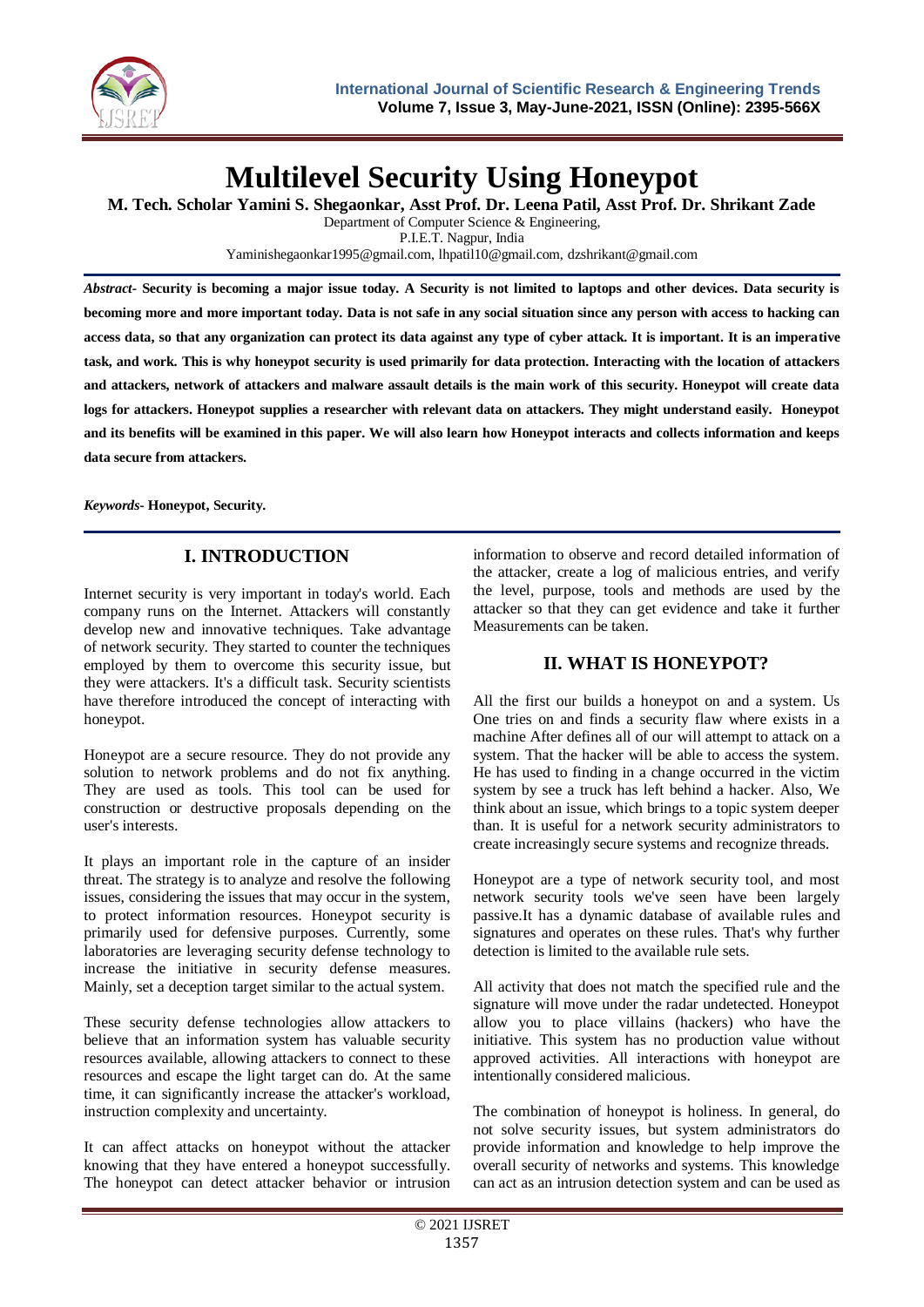

an input for early warning systems. Over the years, researchers have used honeypot and honeypot to successfully isolate the effectiveness of worms and exploits.

Honeypot extend the concept of a single honeypot to a highly controlled honeypot network. Honeypot is a condition of a special network architecture that provides control, data capture, and data collection. This architecture builds a controlled network that can control and monitor the activity of all types of systems and networks.

## **III. TYPES OF HACKER**

Hackers are generally divided into two main categories.

## **1. Black Hats:**

Black Hat hackers are the greatest threat from inside and outside the IT infrastructure of any organization as they continually challenge the security of applications and services. They are also called "crackers". Those who specialize in these intrusions. There are many possible reasons for these types of penetration to be part of benefits, joy, political motivation and social causes. These intrusions often involve data modification / corruption.

## **2. White Hat:**

White Hat Hackers are similar to Black Hat Hackers, but there are an important difference that White Hat Hackers do so without criminal intent. You can hire or contact people of this kind to test various corporate systems and software around the world.

They check how secure these systems are and a pinpointing out any errors are found.

This hacker is a person specializing in a penetration testing or a security expert, also known as "an ethical hacker".

These types of people are also known as the Tiger Team. These experts can perform tests using a variety of methods and techniques, including the use of social engineering tactical hacking tools, evading a security and attempting to break into protected areas, but this are only to find weaknesses in the system.

# **IV. TYPES OF ATTACK**

There are many types of attacks that can be categorized under 2 major categories

## **1. Active Attacks:**

Active attacks are malicious, taking attacks to gain unauthorized access to the target system by an attacker performing a thorough user password combination, such as a brute force attack. Includes sending packets to the victim. It exploits remote and local vulnerabilities in services and applications called "holes".

Other types of attacks include the Masquerading attacks when the attacker impersonates as if it were another object.

- Attacker User Fake The identity of a legitimate user.
- Replay Attack In a replay attack, an attacker captures and resend data to produce malicious effects. It's a kind of intermediate attack.
- Corrective Attack This type of attack breaks the integrity of the message. An attacker modifies a message or file to achieve a malicious goal.
- Denial of Service (DOS) Attack In a DOS attack, an attacker blocks legitimate users from accessing information or services. An attacker can block your computer and network connection or target the computer and network of your site from accessing email, websites, online accounts (such as banks) and other services. It depends on the affected computer.
- The TCP and ICMP scans are also a form of active attack where attackers exploit methods designed to respond to the protocol. For example, ping of death synchronization attacks, etc.

In any kind of active attack, the attacker generates noise on the network and sends packets, allowing the attacker to be detected and tracked. Depending on the skill level, skill pool attackers are generally observed to attack victims from previously damaged proxy targets.

### **2. Passive Attacks:**

Passive attacks include those that allow an attacker to intercept, collect and monitor all transport has sent by a victim. Therefore, you can eavesdrop on the victim, listen to the victim's words in the process, and target communication. Passive attacks are a very special type of the attack that obtains information has transmitted over unsafe and unsafe channels. Attackers do not generate a noise or a minimal noise in the network, which makes it very difficult to detect and identify.

Passive attacks can be divided into two main types:

- Publishing message content and analyzing traffic. A message Content Protects the message content from unauthorized users during the release transfer. This could just be a phone conversation, an instant messenger chat, a message delivered via email or a file.
- The traffic analysis, which includes the technology that an attacker uses to retrieve the actual message in the victim has's encrypted intercepted a message. The encryption provides a way to use mathematical formulas to mask the content of a message and make it unreadable. The original message can only be retrieved through the reverse process of a decryption.
- This encryption system is often based on key or a password as a user input. With a traffic analysis, an attacker can passively observe message patterns, trends, a frequency, and the length to guess the key or obtain the original message by various decryption systems.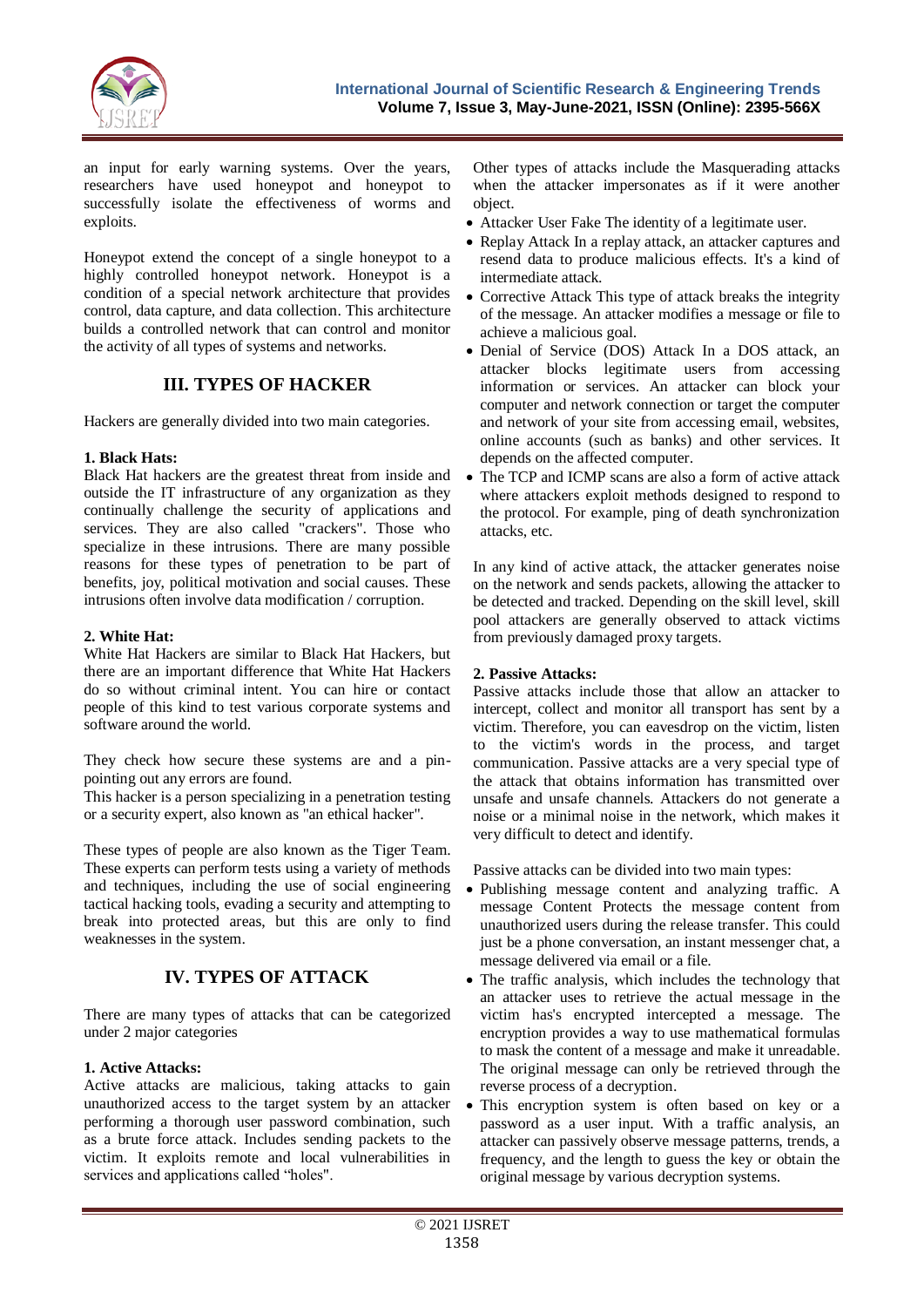

## **V. TYPES OF HONEYPOT**

Honeypot are generally divided into two main categories.

## **1. Production Honeypot:**

Production honeypots are honeypots that are placed in the production network for the detection. they Extends the functionality of the intrusion detection systems. These types of honeypots are developed and coordinated to integrate with your organization's infrastructure. It is typically implemented in less interacting honeypots and may vary based on the available funding and the expertise required by the organization.

The production honeypot can be placed within the sub net of the application and the authentication server and can identify all attacks towards that subnet. Therefore, it can be used to identify all internal and external threats to your organization. These types of honeypots can also be used to detect malware radio waves from networks with zero-day exploits. IDS detection is based on the database signature, so attacks that are not defined in the database will not be detected.

This is where the honeypot illuminating the intrusion detection system. It provides a network situational awareness and supports the system and network administrators. Based on these results, administrators can make the decisions they need to add or enhance their organization's security resources. Firewalls, IDS and IPS, etc.

### **2. Research Honeypot:**

Research Honeypots are distributed by the network security researchers, White Hat Hackers. Their main purpose is to learn the tools, aforementioned and techniques of black hat hackers who abuse computers and network systems. This honeypot gives the attacker the complete freedom, and, in the process, is placed on the idea of learning his tactics from his movements within the system.

Research honeypots help security researchers isolate the attacker's tools they have used to exploit their systems. Then carefully study in a sandbox environment to identify zero-day exploits.

Worms and viruses that spread throughout the network can also be isolated and studied. Next, the researchers document the findings and share them with system programmers, the network and system administrators and a various system and antivirus vendors. They provide the raw material for the rules engine of IDS, IPS and firewall systems.

The Research Honeypot acts as an early warning system. They are designed to detect and log the maximum amount of information from intruders, but they are stealth enough

to prevent attackers from identifying them. The identity of the honeypot is very important and the attacker's learning curve can be concluded to be the most secret of the honeypot, directly proportional. These types of honeypots are generally distributed to highly interacting honeypots.

## **VI. PROPOSED METHODOLOGY**







Fig 2. Data Flow.

The planned study aims to research the performance of intrusion detection systems victimisation honeypots. The king protea system is simulated in several environments, Windows and UNIX, victimisation the suitable king protea tools.

 The king protea system is connected to a network to tug in knowledge {the knowledge|the info|the information} within the data packets collected on the network is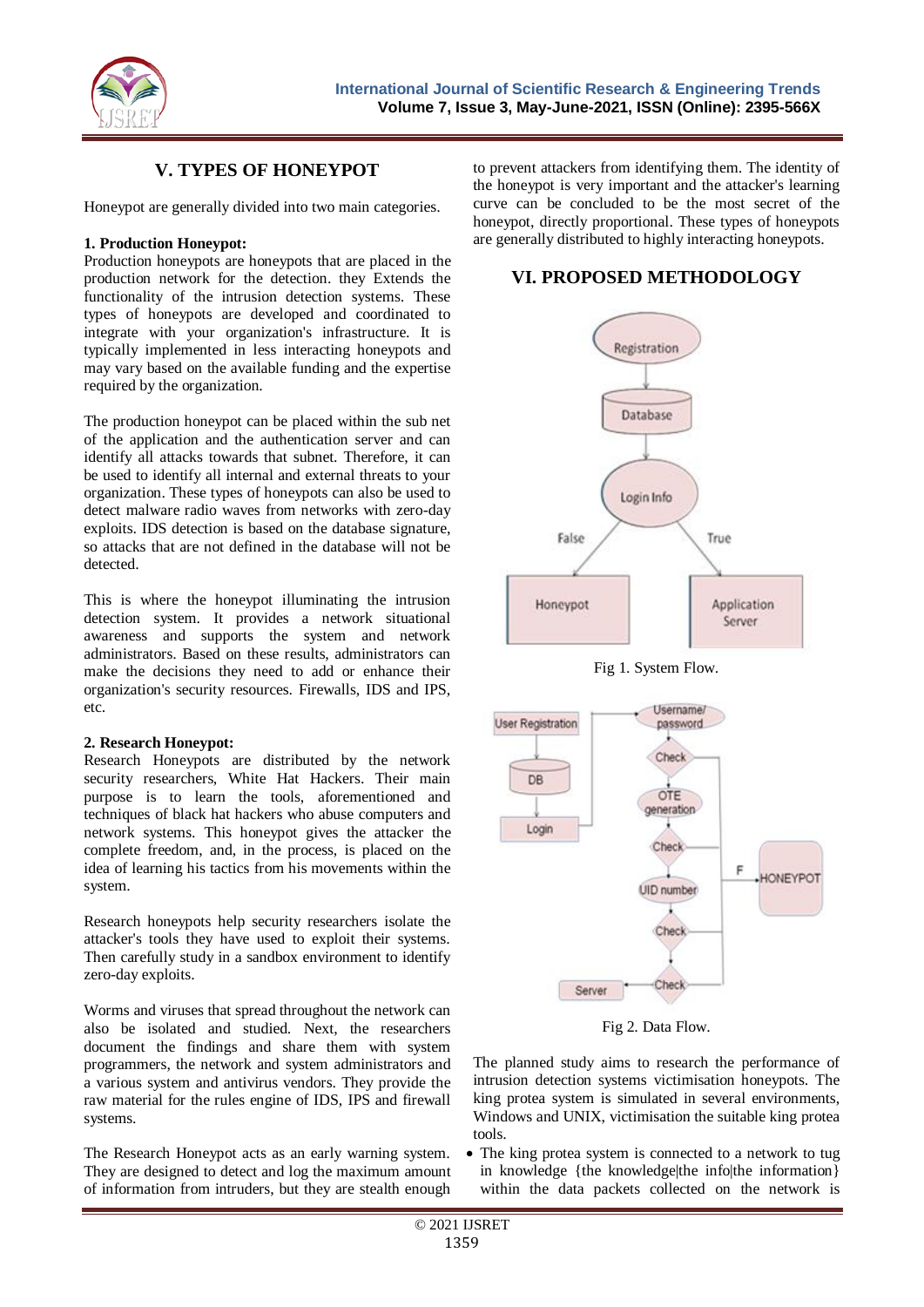

analyzed. the info collected victimisation the planned simulation king protea are compared to existing king protea technology.

- King protea may be a system that collects data.
- Honeypots area unit usually behind a firewall. king protea is principally accustomed simulate varied services and loopholes to guide varied attacks and therefore the incidence of attack knowledge.
- Notifications area unit sent to the administrator associated system once an interloper makes an attempt to enter the system with faux identity.
- once somebody tries to enter the system, a log of all things is generated.
- Notwithstanding associate interloper with success enters the system and retrieves knowledge from the information, it will still offer faux knowledge and be fooled. The king protea will, however the aggressor is unaware of this misinformation. this permits United States of America to hunt the system and fool intruders.
- Logs area unit generated at an equivalent time, therefore all knowledge of the aggressor like system information processing, attack sort, attack pattern, obtainable footprints, etc. area unit recorded, and proof attack strategies which will be used for different actions area unit recorded. I will.

## **1. Registration:**

The registration method is that the method of assembling individual scans into a clean purpose cloud. It will retrieve raw scan knowledge collected within the field and the supply purpose which will be used for the modeling and measurements. The step.1 is the registration method. Within the method, users should offer their email ID and a number and enter personal info of regarding people. All this info will ought to be hold on in an exceedingly information. This is an often most imp method as a result of the user enters info that the knowledge few specific person is completed.

Users will enter their own username, that is needed for the login method. Users can even offer their own personal word. This is often personal to all or any users. The user name could be a name that unambiguously identifies somebody on your automatic data a processing system. Usernames an area unit has in most cases paired with a mix of passwords, typically observed as a login, needed for users to log into an internet site.

### **2. Database:**

Database is a group of data is organized in order that it is simply accused, managed and updated electronic database usually contain aggregations of information records or files, containing data concerning sales transactions or interactions with specific customers.

Now, the most task of information is user that give their data that data directly save on information. This data will do modified by solely user.

This process solely done by user and admin solely seen this data however admin will don't modified data placed in information.

## **3. Login Info:**

Computer Security Login is that the method by that a private identifies, authenticates, and accesses a automatic data processing system. User credentials or typically within the variety of a "password" that matches a "username", and these credentials themselves are called logins.

The user enters the user name. The user enters the secret. Applies to all or any users. The software package confirms the user name and secret. A "shell" is generated supported what you enter. This file is thought because the system login file and reads data during this file once all users log in. scan a lot of from the "profile" go in your "home" directory.

This file is termed the private login file. it always contains a "menu" program out suggests that terminating access to a automatic data processing system or internet site. Upon work out, the system or web site is notified that this user desires to finish the login session.

Conjointly called logout, logoff, sign off, or logout. amount|the amount| between login and logout is that the period of the login session throughout that the administrator will perform tasks. you'll close to stop alternative users from accessing your system while not confirmatory your credentials. it's conjointly a very important a part of security because it helps shield current users' access and stop meddling with this login session. Logout secures user access and user credentials when a work session.

### **4. Honeypot:**

Honeypot may be a Niels Proves open computer programes that enables purchasers to set up and run multiple virtual hosts on the network. Hosts will be designed to run any service and may be tailored to goals that offer the impression that they're running a specific software. Honeypot enhances cyber security by providing a spread of mechanisms for threat detection and assessment.

Honeypot is associate degree open supply programming tool free underneath the antelope General Public License. Despite being industrially employed by several honey organizations, it's created while not cash in your spare time. The Honeypot may be a pod design with low interaction associate degreed permits one host laptop to say an unused IP address on an area network (LAN) and reproduce a pod assertion virtual machine. Reproduces the network stack of the simulated system, creating it reply to 3 major IP protocols: Transmission management Protocol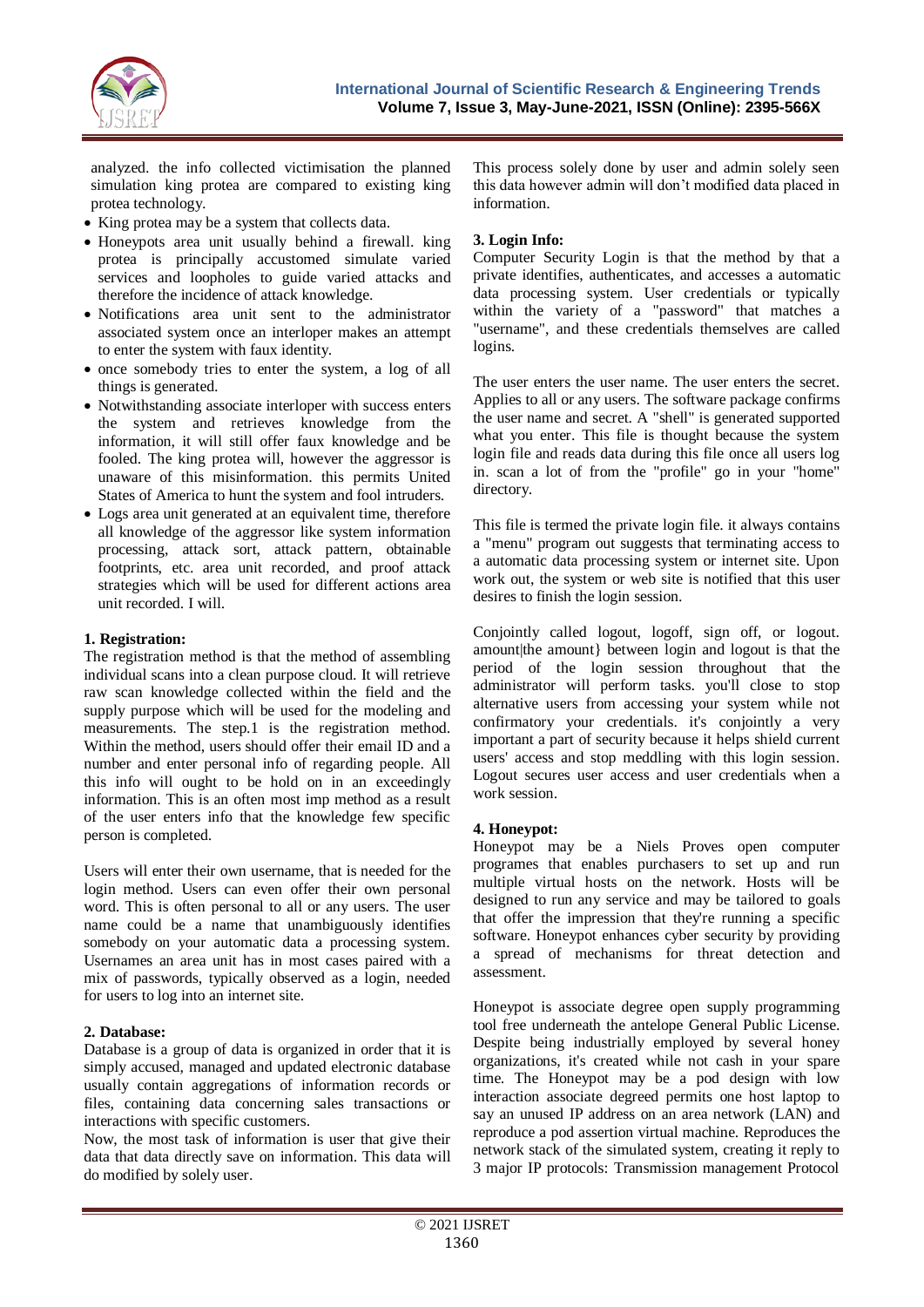

(TCP), User Datagram Protocol (UDP), and net management Message Protocol (ICMP).

The destination IP reacts to network packets happiness to 1 of the virtual king protea networks. We tend to or supporting network tunneling that permits simulation and cargo of distributed address areas with Honeypot topology.

Communications protocol this is often a regular protocol that defines however this program maintains and establishes network conversations that exchange information. It conjointly defines however computers send information packets to every alternative.

This is often a part of the net Protocol Suite and is employed by programs running on numerous computers on the network. it's accustomed send short messages, however it's associate degree unreliable, connectionless protocol.

ICMP is associate degree extension of the net Protocol as outlined in RFC 792. Supports packets containing error management and informational messages. this is often employed by network devices that generate a message containing a blunder if there's a retardant with the delivery of IP packets.

A protocol that enables IGMP hosts to apprize neightboring switches and routers of multicast cluster membership. Employed by the communications protocol / IP protocol suite to attain dynamic multicasting.

FTP A protocol accustomed transfer files between shoppers and servers on a network. SSH A protocol accustomed firmly operate network services over unsecured networks.

As king protea focuses on military operation. It will give valuable insights into the attack techniques employed by your organization, that permits you to make specific countermeasures that scale back the worth of your system. The data gathered can even be helpful in capturing and prosecuting anyone making an attempt to attack.

For to be effective, the king protea ought to be purported to simulate the malicious activity of the particular system and contain data and price resources. It collects and occupies external and internal hackers, thus you'll collect the maximum amount as you'll.

### **5. Application Server:**

The application server that hosts the application. The appliance server framework may be a computer code framework for building application servers. the appliance server framework provides the flexibility to form net applications and therefore the server surroundings to run them.

During this method, initial check the login data, produce associate OTP generator, check the OTP once more, attend future step, that is that the UID range, check once more, attend the server. Security. With Protea cynaroides security, hackers do not know to maneuver to Protea cynaroides security. the subsequent honeypots fill out a particular variety of the hacker to access the hacker data, which implies the hacker's location hacker system's scientific discipline address hacking time hacking attack.

## **5.1 OTP Generator:**

In computer science, a generator is a habit that can be used to control the repetition between a loop. All generators are also notifications. A Creator resembles a function that returns an array that creates a number of values. Generators can be made according to the flow of receptive control flow. The generator is often called in the loop. The first time a generator returned in a loop.

All forms must often be, the process input and other data in the forms several times can be a slower moving process. With these forms that can be digitized into a one-time entry-level solution, organizations can continue to move. Simply expressed, your candidate may be able to enter the filled works. Whether you have how many forms of this conversion request, the ability to enter once, to fill out information about all other application forms, crop your paper paper into an old time investment.

## **5.2 UID Number:**

A Unique symbol may be a secured distinctive symbol for that object and any symbol used for a selected purpose. this idea was developed early within the development of engineering and knowledge systems. typically this was related to automatic knowledge sorts. The UID variety consists of twelve digits. These eleven digits yield an area of up to a hundred billion numbers which will last over many centuries. The UID not solely takes a long-run perspective, however conjointly scientifically accesses the listing system whereas conjointly considering the success security issue.

## **VII. RESULT & OUTPUT**



Fig 3. Front View.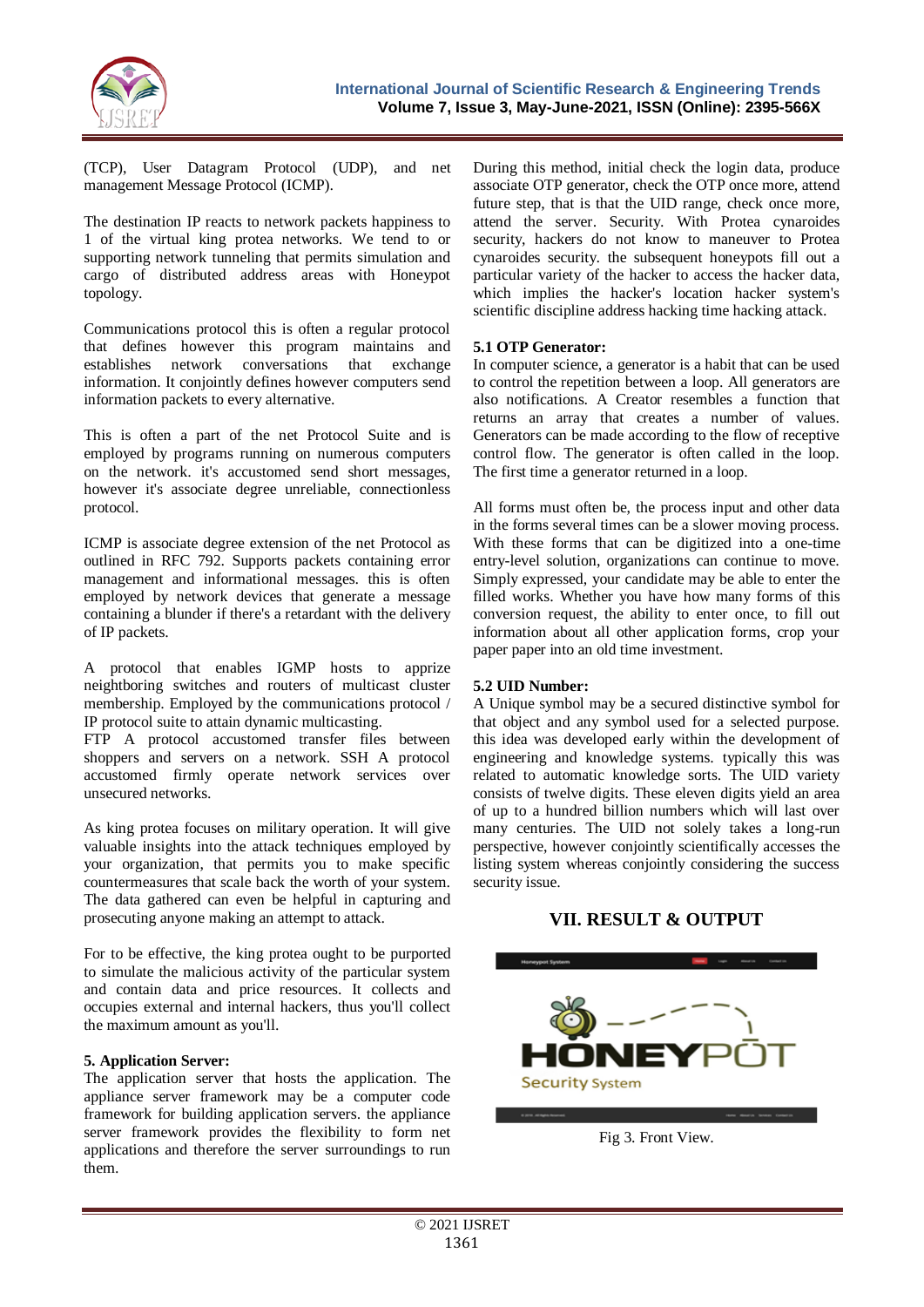



Fig 4. Admin Login.

| d Admin                               |                              |  |
|---------------------------------------|------------------------------|--|
| <b>&amp;</b> Dahboard                 | $\omega_{\rm c}$             |  |
| <b>College</b><br><b>CONFIDENTIAL</b> | User Registration            |  |
| <b>CANADIAN</b>                       | First Name                   |  |
|                                       | <b>Ballyman</b>              |  |
|                                       | Last Name                    |  |
|                                       | Turnprise                    |  |
|                                       | DOM:                         |  |
|                                       | did million panel            |  |
|                                       | Email                        |  |
|                                       | aborignation.                |  |
|                                       | Adoptine Inc.<br>Mulphy No.  |  |
|                                       | Password                     |  |
|                                       | -                            |  |
|                                       | Conferent permanent          |  |
|                                       | -----                        |  |
|                                       | Security Question            |  |
|                                       | Ŵ<br>What is your pat name ? |  |
|                                       | Archest                      |  |
|                                       |                              |  |
|                                       | See Debts                    |  |

Fig 5. User Registration.



Fig 6. Document Pannel.



Fig 7. Honeypot Server.



Fig 8. About Us.

# **VIII. CONCLUSION**

The Honeypot system provides a secure system to maintain private data. The software can register users and after a registration, he enters the signing process with five levels.

When all levels are accurate, it accessing the service server to the service. If not, he goes to the Honeypot server. It is a web-based an application that can be used online with a database server area. There are many types of attacks Because this attacker attacks system data and a permanent theft. Therefore, it is very useful to keep confidential data, and increase reliability.

It Has worked on the Honeypot network based on a web in which the user's information is specified (name, age, gender, address, telephone, mobile).

Has worked on providing server services for users (uploaded, downloaded, by mail) a honeypot is a new file filed on the field of a network security. Currently, these are many studies and discussions worldwide.

No other mechanical comparison in the effectiveness of a honeypot. If the information meeting is a main goal especially if the tool that uses a subscriber. When the Honeypot progresses, hackers also develop methods to detect such systems.

A conventional gun race can begin between good people and the Black hat community.We are using the different levels of security to increase the security of the honeypot system. Using Random Number Generator for OTP Generation.

Unaunthiticated person can't register here. We record information about the attacker i.e. username which is used, Login time, Logout time and date.If unauthorized person log into the system they directly goes to the honeypot system.